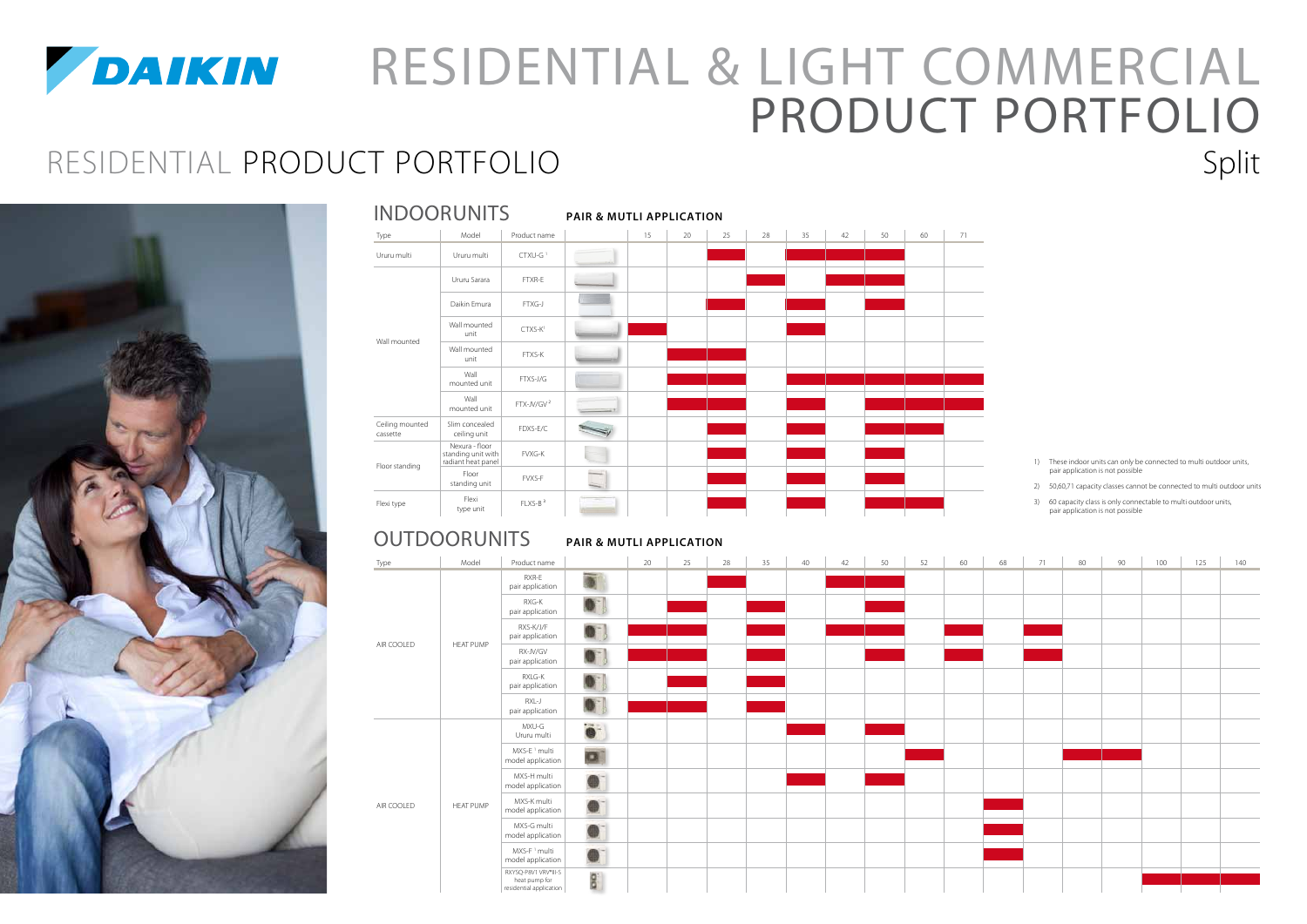1) Only use these indoor units in combination with Daikin's CMSQ Multi System - 2) Twin, triple, double twin application is only possible up to 125 class - 3) Only combination with RZQG



## INDOOR UNITS **PAIR, TWIN, TRIPLE & DOUBLE TWIN APPLICATION**

# LIGHT COMMERCIAL PRODUCT PORTFOLIO





| Type                 | Model                                                                   | Product name                      |                    | 25 | 35 | 50 | 60 | 71 | 100 | 125 | 140 | 200 | 25C |
|----------------------|-------------------------------------------------------------------------|-----------------------------------|--------------------|----|----|----|----|----|-----|-----|-----|-----|-----|
| CMSQ MULTI           | Round flow ceiling<br>mounted cassette                                  | FMCQ-A8 <sup>1</sup>              |                    |    |    |    |    |    |     |     |     |     |     |
| SYSTEM               | Inverter driven<br>concealed<br>ceiling unit                            | FMDQ-B <sup>1</sup>               |                    |    |    |    |    |    |     |     |     |     |     |
|                      | High COP,<br>Round flow ceiling<br>mounted cassette                     | FCQHG-F                           |                    |    |    |    |    |    |     |     |     |     |     |
| CASSETTE             | CEILING MOUNTED   Round flow ceiling  <br>mounted cassette <sup>4</sup> | $\mathsf{FCQG}\text{-}\mathsf{F}$ |                    |    |    |    |    |    |     |     |     |     |     |
|                      | 4-way blow ceiling<br>mounted cassette                                  | FFQ-B9V                           |                    |    |    |    |    |    |     |     |     |     |     |
|                      | Inverter driven<br>concealed<br>ceiling unit                            | FBQ-C8 <sup>2</sup>               |                    |    |    |    |    |    |     |     |     |     |     |
| CONCEALED<br>CEILING | Large concealed<br>ceiling unit                                         | FDQ-C                             |                    |    |    |    |    |    |     |     |     |     |     |
|                      | Large concealed<br>ceiling unit                                         | $FDQ-B2$                          |                    |    |    |    |    |    |     |     |     |     |     |
| WALL<br>MOUNTED      | Wall mounted unit                                                       | $FAQ-C$                           |                    |    |    |    |    |    |     |     |     |     |     |
|                      | Ceiling<br>suspended unit                                               | FHQG-C                            | $\sim$             |    |    |    |    |    |     |     |     |     |     |
| CEILING<br>SUSPENDED | Ceiling<br>suspended unit                                               | FHQ-B8                            |                    |    |    |    |    |    |     |     |     |     |     |
|                      | 4-way blow<br>ceilling<br>suspended unit                                | FUQ-B8                            |                    |    |    |    |    |    |     |     |     |     |     |
| FLOOR STANDING       | Floor<br>standing unit                                                  | $\mathsf{FVQ}\text{-}\mathsf{C}$  | $=$ $\overline{ }$ |    |    |    |    |    |     |     |     |     |     |